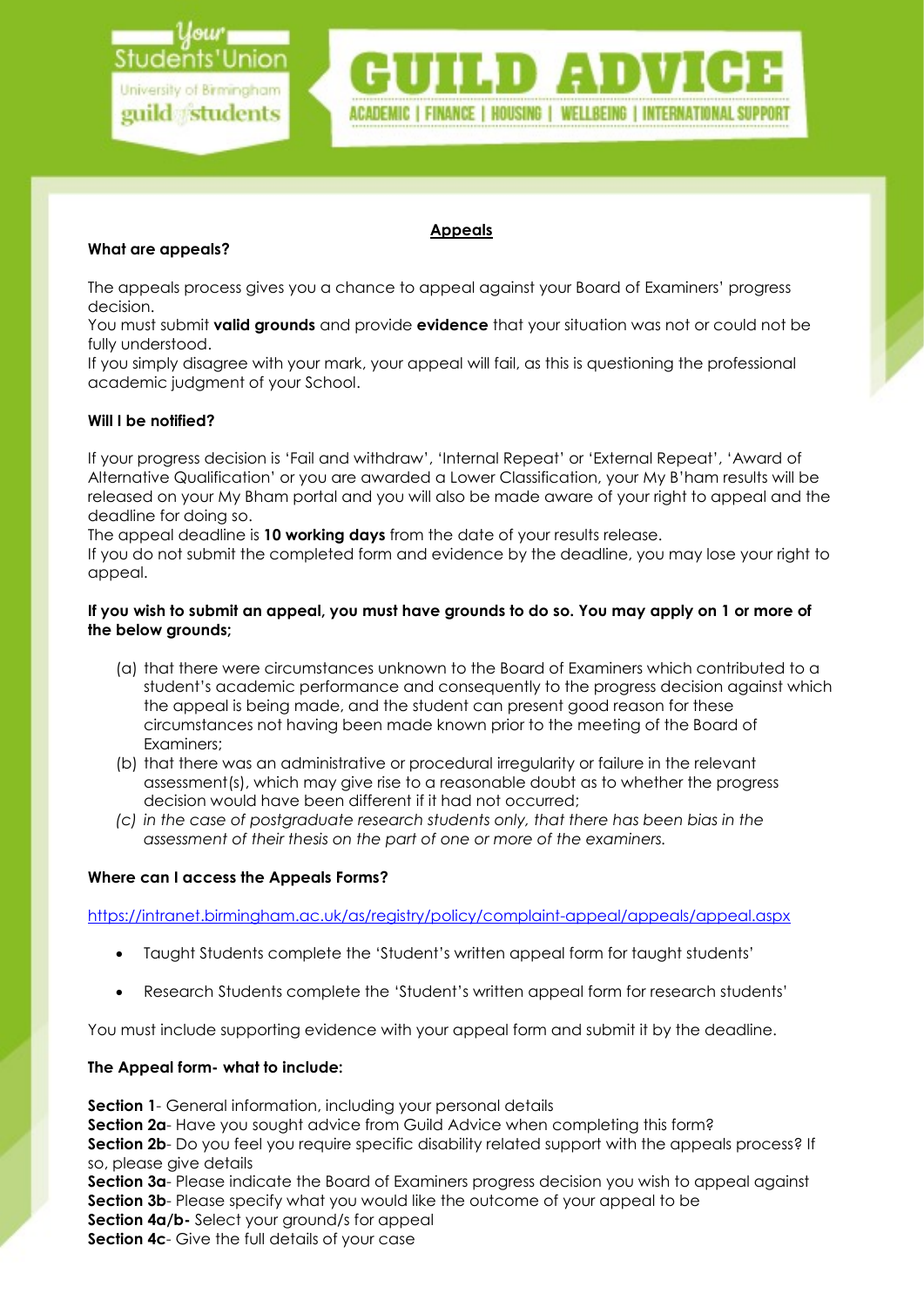

Section 4d- Did you seek any pastoral support in relation to the reasons for your appeal or the appeals process itself?

Section 5- Evidence. You must provide a list of evidence you intend to submit with your appeal. For example Document 1, GP Letter, Document 2, letter from wellbeing officer, etc etc.

Covid 19-. If you are unable to provide full evidence because of the COVID-19 situation, you can provide a brief explanation in space provided.

Section 6 a- Summary- This section MUST be completed. Your form will ONLY be processed if this section is completed. This summary must be completed as the Academic Appeal Committee uses this information in your summary as a starting point in considering your Academic Appeal. Word limit of 200 words.

**Section 6b-** If you are appealing on ground 4a please provide details of why you did not bring this information to the attention of the Board of Examiners through the extenuating circumstances process (max 200 words)

Section 7a- If your appeal is referred to an Academic Appeal Committee hearing will you attend? Section 8a- Please confirm whether you understand that you will be placed on a Leave of Absence if you are unable to continue studying in the current session

Appendix 1: Consent Form -sharing your details with Guild Advice. If Guild Advice assists you with an appeal and you wish for us to chase progress or discuss your appeal with the appeals team, please provide consent on this section.

# How to Get the Most from Your Appeal Form:

- Discuss possible options with your department, if appropriate.
- Be sure of your submission deadline, if you are unsure check at the earliest possible time.
- If you are appealing on the grounds of extenuating circumstances you must also have 'good reason' for not notifying the department at the correct time.
- Include evidence.
- Get someone to read through your form prior to submission.

### Where Do I Submit?

Your form with all supporting evidence must be submitted to Student Conduct, Complaints and Appeals- appeals@contacts.bham.ac.uk

If you do not submit the completed form and evidence by the deadline, you may lose the right to appeal.

### I have Been Notified I will Be Having an Appeal Hearing—What Happens Next?

An **Academic Appeal Committee Hearing** involves you presenting your case to a committee. (You should see the Advice Direct 'Now You Are Appealing' for more information.) The Appeals Committee can decide to:

- Reject the appeal.
- Uphold the appeal and allow a chosen form of reassessment.
- Refer back to the Board of Examiners for reconsideration.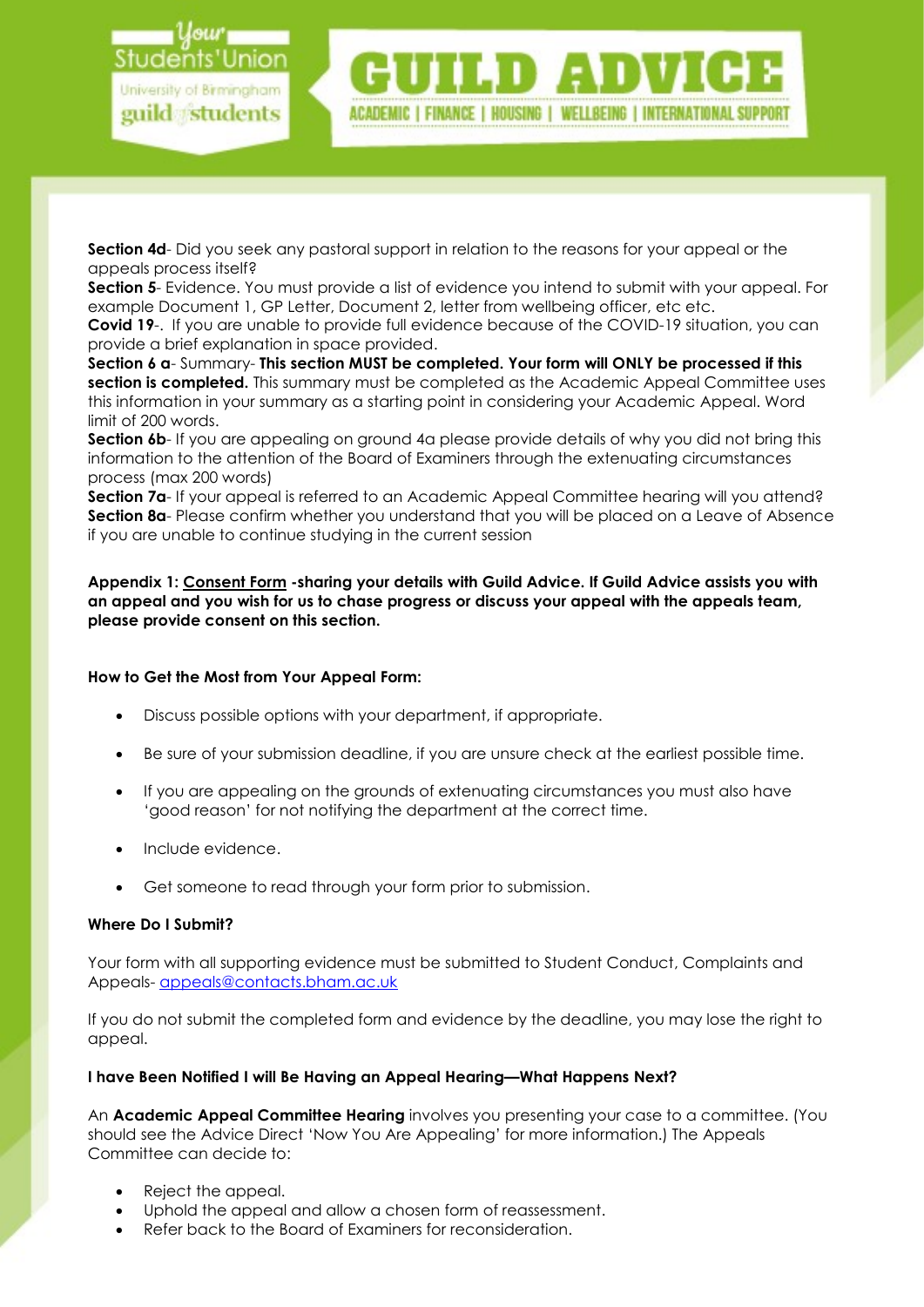

## Contact Guild Advice as soon as you are notified of an academic appeal hearing!

## Representation at a hearing

The hearing may not take place until  $6 - 8$  weeks after the submission of your appeal form; however you can indicate your intentions regarding representation at a hearing on the appeal form. If you have an 'Academic Appeal Committee Hearing' you are entitled to take a 'friend' with you...this can be a member of university staff, another registered student at the University of Birmingham or an elected Guild Sabbatical officer.

## What is the Role of the School/Department?

Once your appeal form is submitted, the Appeals Department will send your appeal to your school, who will:

- Reject your appeal.
- Recommend that your appeal be accepted with the decision you have requested.
- Recommend that your appeal be accepted with an alternative decision, e.g. internal repeat although you may have asked for an external repeat.

## What is the Role of the Academic Appeal Committee?

- If the Panel decide that a case does not have grounds for appeal, it will be refused and there will be no appeal hearing.
- 
- Uphold an Appeal in part or in full.<br>• Refer the matter to a full Academia Refer the matter to a full Academic Appeal Committee Hearing.
- Refer the matter back to the relevant Board of Examiners where cases of degree classification or alternative awards are being appealed against.
- For postgraduate students, thesis related issues allows the Academic Appeal Committee to set aside the original examination and recommend new examiners to be appointed.

# My Appeal Was Rejected by the Academic Appeal Committee - What can I do?

Unfortunately there is very little that can be done if your appeal has been rejected by the Academic Appeal Committee. You can only appeal the Academic Appeal Committee decision through a 'Senate Review' submission if you can show that there was a procedural irregularity, or that you have evidence of a significant change in your circumstances.

You cannot appeal the Academic Appeal Committee decision on the grounds that you disagree with it, are unwilling to accept it, or because the school supported your appeal.

### Sources of Help

Guild Advice

We can listen and advise on the process, and review written appeals prior to submission. www.guildofstudents.com/guildadvice

Student Conducts, Complaints and Appeals Department https://intranet.birmingham.ac.uk/as/registry/policy/contact/index.aspx

### Codes of Practice on Appeals

https://intranet.birmingham.ac.uk/as/registry/policy/complaint-appeal/appeals/appeal.aspx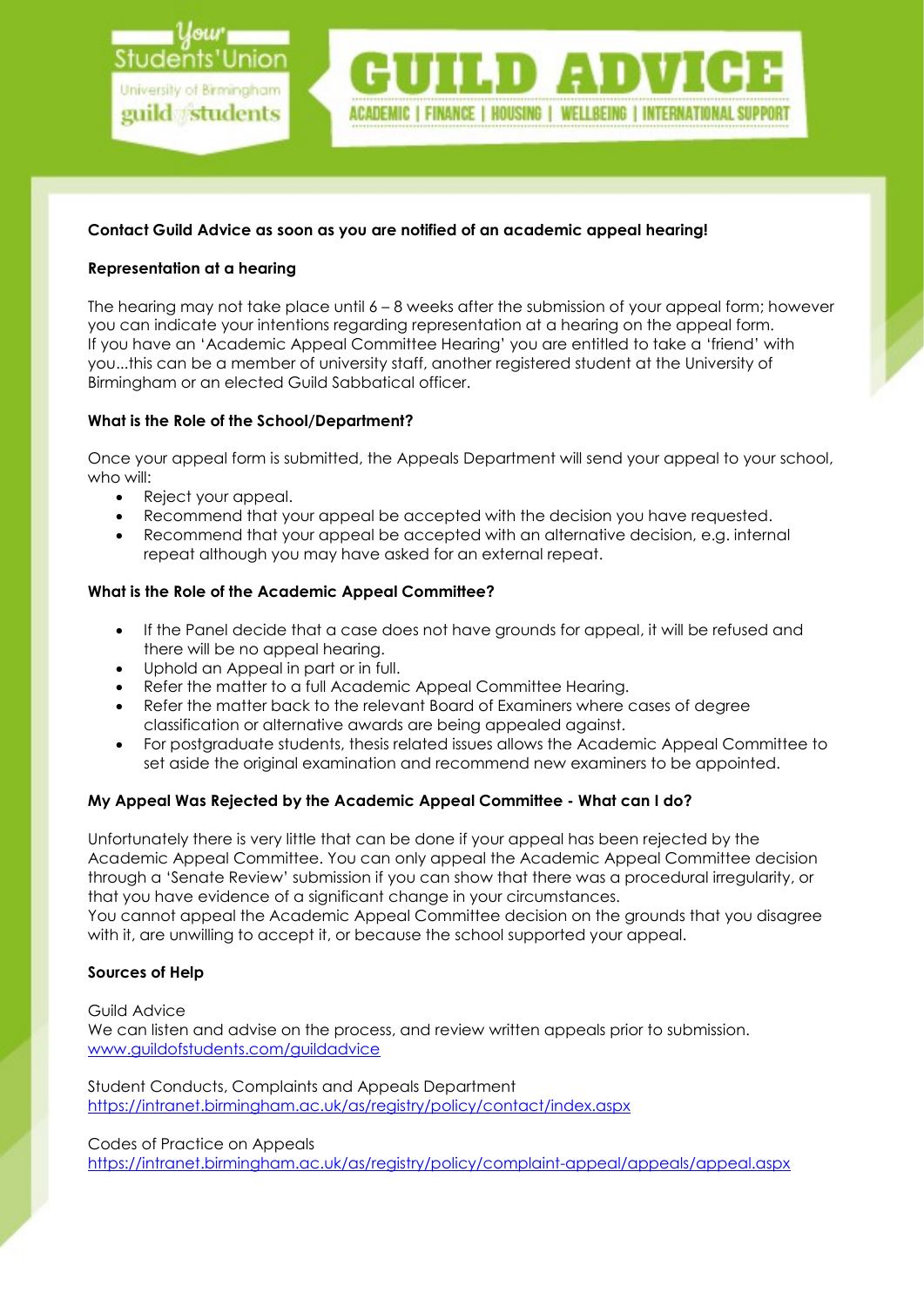

Academic Appeals